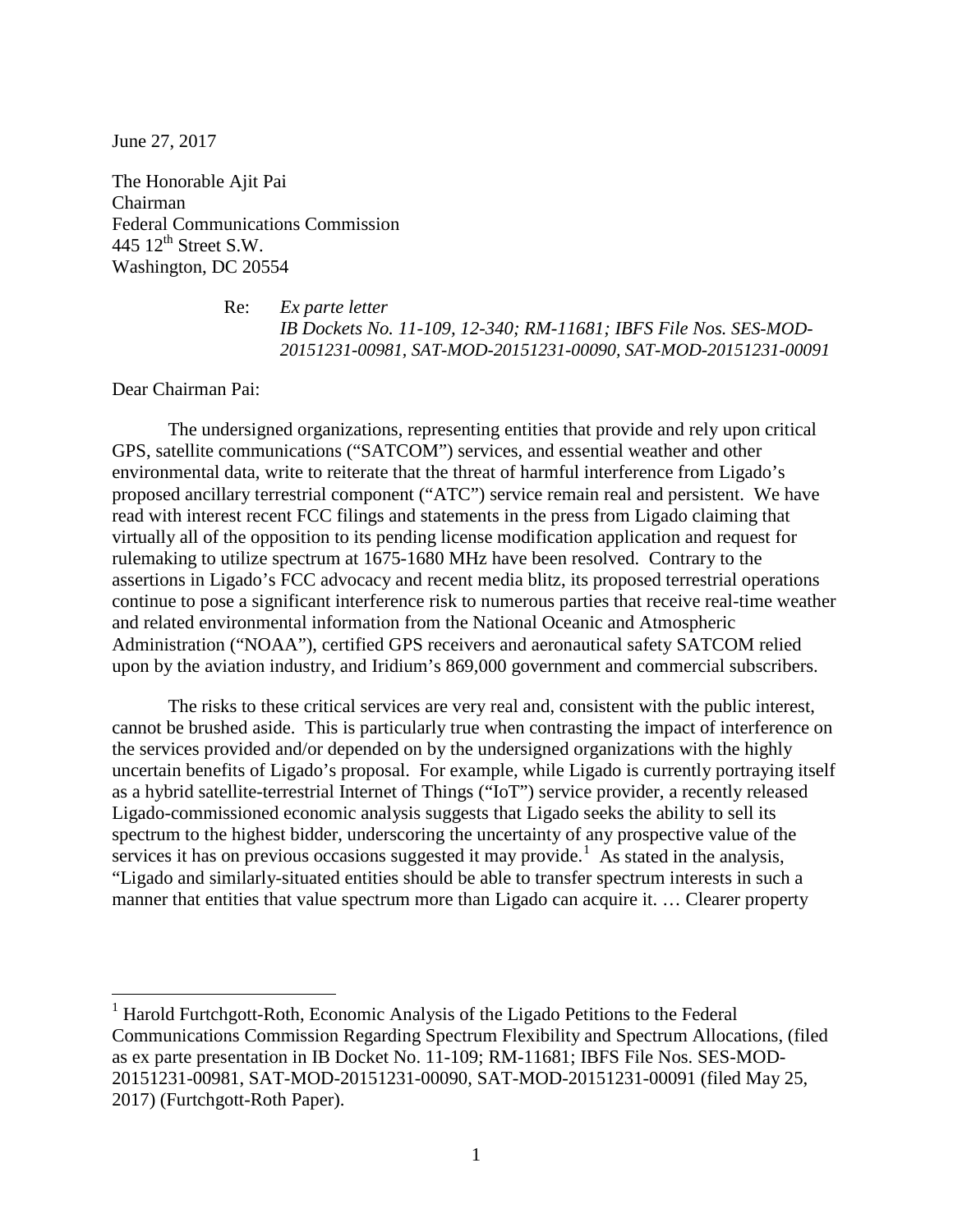rights [achieved by granting Ligado's application] for spectrum would benefit not just Ligado but all parties with economic interests in spectrum."<sup>[2](#page-1-0)</sup>

Given the persistent and unresolved concerns that each of our organizations have raised, it was surprising to learn that Ligado's Chief Technology Officer apparently believes "[a]ll the technical obstacles have been cleared and [the FCC] is dotting the i's and crossing the t's."<sup>[3](#page-1-1)</sup> It was also confounding to read in the aforementioned economic analysis that the author "understand[s] that most allegations of harmful interference regarding the Ligado business have been resolved."<sup>[4](#page-1-2)</sup> Unfortunately, these comments are inaccurate, although consistent with Ligado's broader campaign to gloss over the many filings in the record demonstrating the potential for harmful interference of Ligado's proposed terrestrial operations. It is also consistent with an apparent effort to discount the import and validity of the ongoing Department of Transportation Adjacent Band Compatibility ("ABC") evaluation.<sup>[5](#page-1-3)</sup> To be clear, there remain significant concerns that need to be addressed, whether they are found in formal oppositions or comments in the record. The Commission cannot ignore our legitimate technical concerns.

Whether as a result of pressure from investors or regulatory fatigue, there is a clear effort by Ligado to downplay the significance of the technical concerns it continues to receive from numerous directions. Multiple parties have made it clear to the Commission that they continue to have serious concerns about the potential for significant interference. We will not describe in detail each of our concerns raised in opposition here, but wish to make clear that any Commission action without successful resolution of the concerns we have raised would be premature. For example, recently representatives from industry and academia of the weather,

<span id="page-1-2"></span><sup>4</sup> Furtchgott-Roth Paper at 9.

<span id="page-1-0"></span> <sup>2</sup> *Id*. at 4-5; Liana B. Baker, *Exclusive: Ligado Networks hires banks to explore options – sources*, Reuters (Mar. 13, 2017), [http://www.reuters.com/article/us-ligadonetworks-m-a](http://www.reuters.com/article/us-ligadonetworks-m-a-idUSKBN16K2GR)[idUSKBN16K2GR;](http://www.reuters.com/article/us-ligadonetworks-m-a-idUSKBN16K2GR) *see also* Shirley Pelts, *Could AT&T's Bid for Straight Path Ignite Dish's Bid for Ligado Networks?*, Market Realist (Apr. 26, 2017),

[http://marketrealist.com/2017/04/could-atts-bid-for-straight-path-ignite-dishs-bid-for-ligado](http://marketrealist.com/2017/04/could-atts-bid-for-straight-path-ignite-dishs-bid-for-ligado-networks/?utm_source=yahoo&utm_medium=feed&yptr=yahoo)[networks/?utm\\_source=yahoo&utm\\_medium=feed&yptr=yahoo;](http://marketrealist.com/2017/04/could-atts-bid-for-straight-path-ignite-dishs-bid-for-ligado-networks/?utm_source=yahoo&utm_medium=feed&yptr=yahoo) Chris Nolter, *AT&T's Spectrum Spree Draws Attention to Globalstar, Ligado and Dish*, TheStreet (Apr. 12, 2017), [https://www.thestreet.com/story/14082995/1/at-amp-t-s-spectrum-spree-draws-attention-to](https://www.thestreet.com/story/14082995/1/at-amp-t-s-spectrum-spree-draws-attention-to-globalstar-ligado-and-dish.html)[globalstar-ligado-and-dish.html.](https://www.thestreet.com/story/14082995/1/at-amp-t-s-spectrum-spree-draws-attention-to-globalstar-ligado-and-dish.html)

<span id="page-1-1"></span><sup>&</sup>lt;sup>3</sup> LightSquared Successor Fuses Space and Ground Networks for UAS, Aviation Week & Space Technology (Apr. 18, 2017), [http://aviationweek.com/connected-aerospace/lightsquared](http://aviationweek.com/connected-aerospace/lightsquared-successor-fuses-space-and-ground-networks-uas)[successor-fuses-space-and-ground-networks-uas.](http://aviationweek.com/connected-aerospace/lightsquared-successor-fuses-space-and-ground-networks-uas)

<span id="page-1-3"></span><sup>5</sup> Letter from Gerard Waldron, Counsel to Ligado Networks, to Marlene H. Dortch, Secretary, Federal Communications Commission, at 1-2, e*x parte* presentation in IB Docket No. 11-109, RM-11681; IBFS File Nos. SES-MOD-20151231-00981, SAT-MOD-20151231-00090, and SAT-MOD-20151231-00091 (filed Feb. 24, 2017); "Ligado Says Testing Shows that LTE Network Won't Interfere with GPS," TRDaily, Feb. 27, 2017, quoting Ligado's statement that "the metric the DoT has proposed to use in its testing of adjacent bands—a 1dB rise in the carrier to noise ratio (the '1 dB proposal') is fatally flawed because it does not accurately predict impact of adjacent band signals on GPS device positioning performance."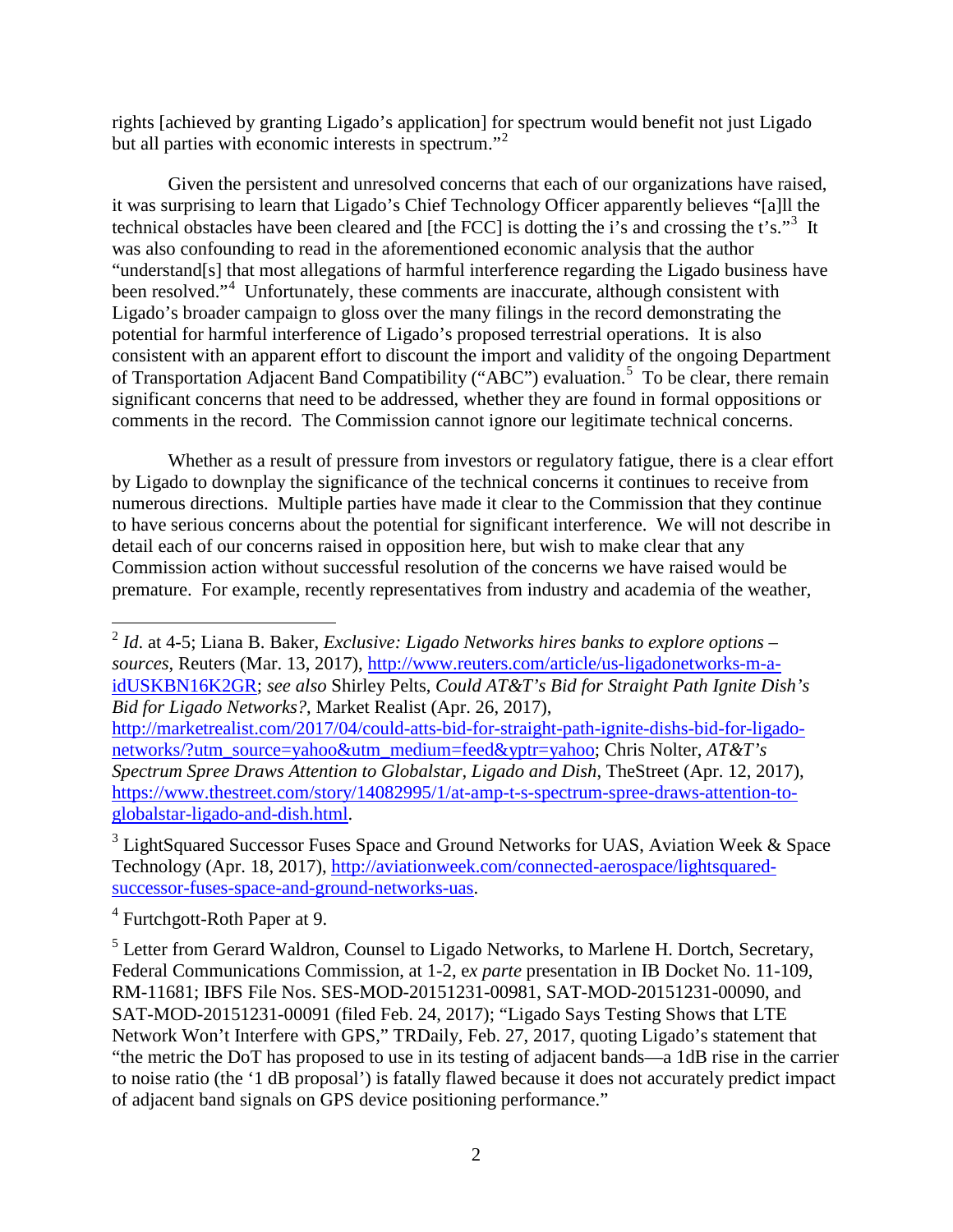environmental satellite, satellite ground systems and transportation communities (collectively, the "real-time environmental satellite data community") filed an ex parte letter documenting the detrimental impact Ligado's proposed operations in the 1675-1680 MHz band would have on diverse users that rely on real-time information from NOAA's GOES satellites.<sup>[6](#page-2-0)</sup> The GOES satellites provide real-time environmental data via its direct broadcast and data collection systems, which provide important early-warning to numerous industries, academia and state/local emergency officials who inform citizens of major weather hazards.<sup>[7](#page-2-1)</sup> Additionally, Iridium has filed several ex parte letters and engineering analyses detailing the impact Ligado's proposed services in the 1627.5-1637.5 MHz band will have on its customers, including the operations of the aviation community, federal government agencies and commercial subscribers.<sup>[8](#page-2-2)</sup> Iridium's technical studies also indicate that Ligado's proposed operations would result in significant harmful interference to terminals used for vital SATCOM aviation services.<sup>[9](#page-2-3)</sup> The Joint Aviation Parties have stated repeatedly that Ligado's proposed operations also present troubling interference risks to certified aviation GPS receivers and "would have serious implications for aviation safety and the reliability of airline operations."<sup>10</sup> Iridium is also a resource for the maritime community supporting real-time relay of ocean buoy information to users, and other data. Interference to both GOES and Iridium could have severe consequences for the hydrologic and maritime communities.

Each of the undersigned organizations has serious unresolved concerns with Ligado's proposed operations for different reasons. What we each have in common is the shared belief

<span id="page-2-2"></span><sup>8</sup> Letter from Bryan N. Tramont, Patrick R. Halley, Counsel to Iridium Communications, Inc., to Marlene H. Dortch, IB Docket Nos. 12-340, 11-109; IBFS File Nos. SES-MOD-20151231- 00981, SAT-MOD-20151231-00090, and SAT-MOD-20151231-00091 (filed Mar. 27, 2017); Letter from Bryan N. Tramont, Patrick R. Halley, Counsel to Iridium Communications, Inc., to Marlene H. Dortch, IB Docket Nos. 12-340, 11-109; IBFS File Nos. SES-MOD-20151231- 00981, SAT-MOD-20151231-00090, and SAT-MOD-20151231-00091 (filed Dec. 14, 2016).

<span id="page-2-3"></span><sup>9</sup> *Id.*

<span id="page-2-4"></span><sup>10</sup> The Joint Aviation Reply Commenters note that the "SATCOM interference issue is completely independent of the outcome of the substantial remaining GPS interference issues." Reply comments of Aircraft Owners and Pilots Assoc., Airlines for America, Aviation Spectrum Resources, Inc., Bristow Group, Inc., Helicopter Assoc. Int'l, Int'l Air Transport Assoc., National Air Transportation Assoc., National Business Aviation Assoc., Southwest Airlines, United Parcel Service ("Joint Aviation Reply Commenters"), IB Docket Nos. 11-109, 12-340; IBFS File Nos. SES-MOD-20151231-00981, SAT-MOD-20151231-00090, SAT-MOD-20151231-00091, at i, 18 (filed Jun. 21, 2016).

<span id="page-2-0"></span> <sup>6</sup> Industry and Academic Partners of the hydrometeorological community, *ex Parte* letter, IB Docket Nos. 12-340, 11-109; RM-11681 (filed May 9, 2017).

<span id="page-2-1"></span><sup>7</sup> Hydrometeorological Parties, *ex Parte* letter, IB Docket Nos. 12-340, 11-109; RM-11681 (filed October 11, 2016) (describing how interference that would result from Ligado's operations could also have a major impact on flood prediction by state and local government agencies, and the monitoring of dangerous volcanic ash clouds and detection of turbulence by the aviation industry.)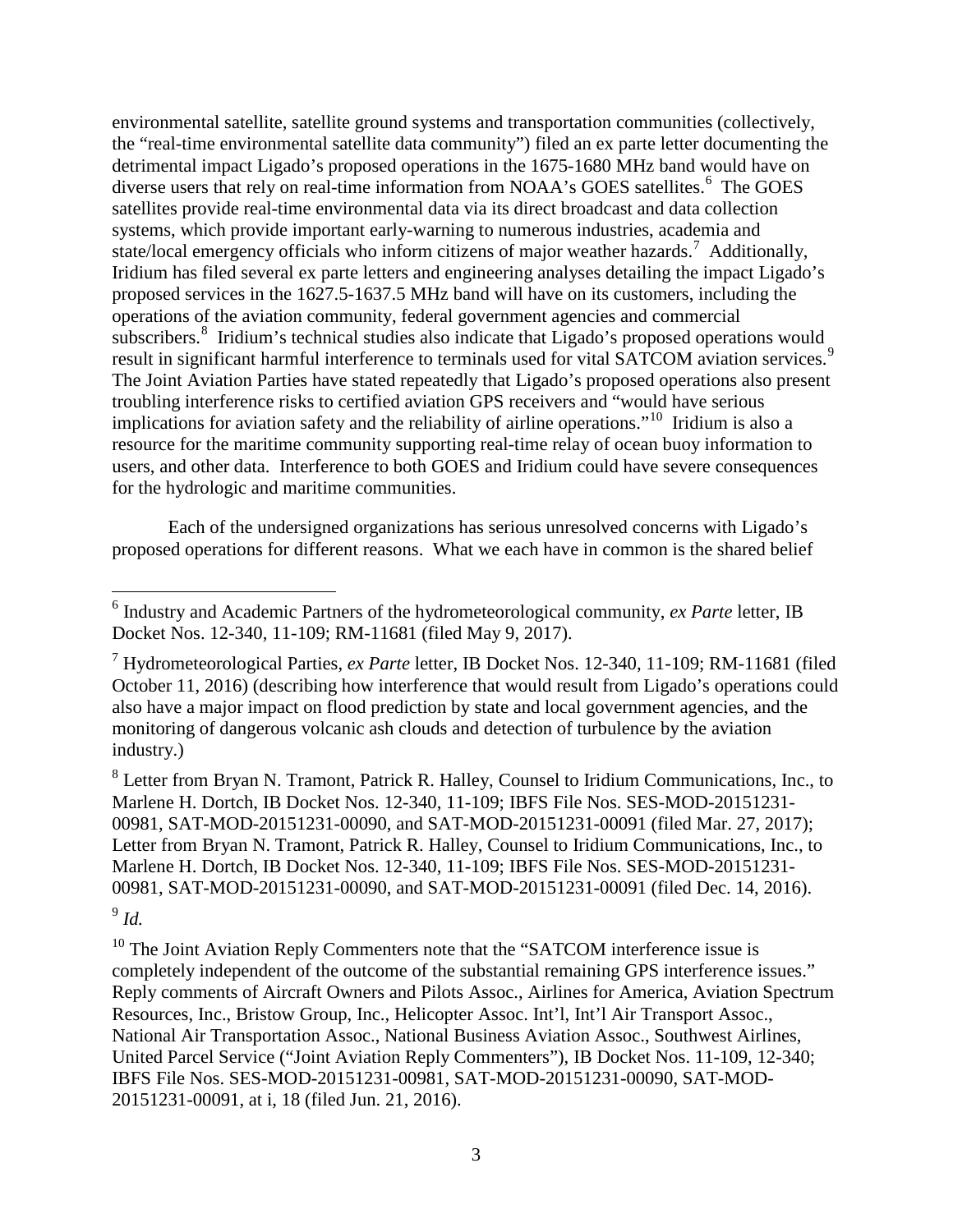that the Commission cannot act on Ligado's requests until the Commission has sufficiently studied and addressed the many interference issues still outstanding, including the receipt of input from the affected federal agencies who are also studying these issues. In the event that a satisfactory agreement cannot be reached between Ligado and the aviation community (concerning GPS and SATCOM services), Iridium, and the real-time environmental satellite data community, the Commission should deny Ligado's pending license modification application and reject Ligado's proposal to share the 1675-1680 MHz band spectrum with NOAA. The existing services provided by the SATCOM, aviation and real-time environmental satellite data communities, which depend upon interference-free operations in spectrum adjacent to or cochannel to spectrum central to Ligado's plans, are too important to jeopardize, especially for the speculative benefits of Ligado's constantly evolving proposals.

Sincerely,

//s//

Dr. Joel N. Myers Founder, President and Chairman AccuWeather

//s//

Ali Bahrami Vice President, Civil Aviation Aerospace Industries Association

#### //s//

Mark Baker President Aircraft Owners and Pilots Association

//s//

Captain Billy Nolen Senior Vice President, Safety, Security, and **Operations** Airlines for America

# $\frac{1}{s}$ //s//

Ronald Marotto P.H. President ALERT Users Group  $\frac{|S|}{|S|}$ 

Christine McEntee Executive Director and CEO American Geophysical Union

#### //s//

Keith L. Seitter Executive Director American Meteorological Society

## //s//

Steven A. Root, CCM President American Weather and Climate Industry Association

#### //s//

Kris Hutchison President Aviation Spectrum Resources, Inc.

## //s//

James H. Block Chief Meteorological Officer DTN (formerly Schneider Electric)